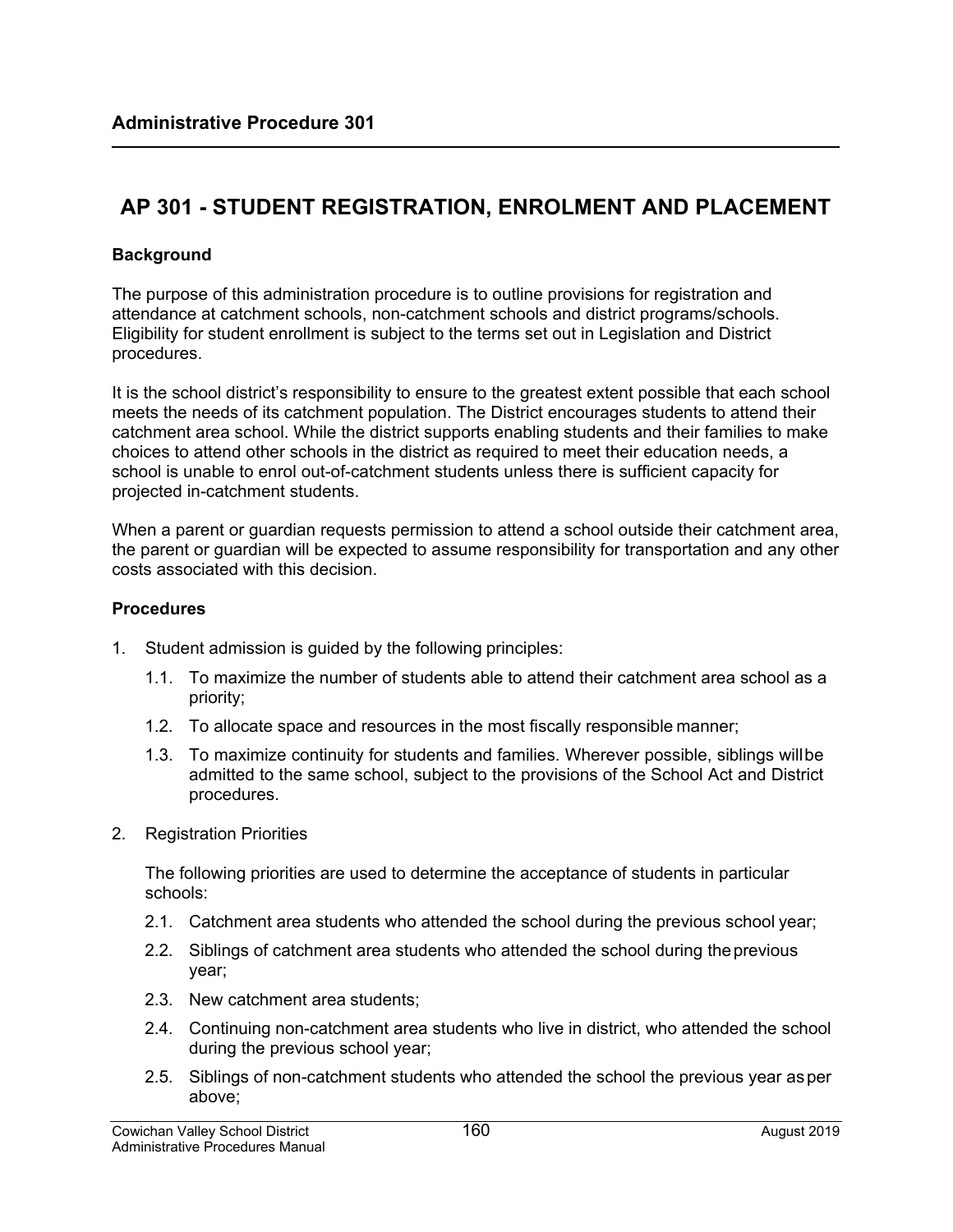- 2.6. New non-catchment area students (in district);
- 2.7. Non-school district students.
- 3. Determination of Available Space and Facilities
	- 3.1. Section 74.1 of the School Act establishes priorities for enrollment to apply if the board determines that space and facilities are available in a school.
	- 3.2. Space and facilities are available in a school for purposed of section 74.1(6) and (7) of the School Act if there is excess capacity, taking into account both physical and instructional resources, after reasonable enrollment projections have been made to allow for accommodation of students returning from prior years, students enrolled in District programs, students incoming form designated feeder schools, and children enrolling in kindergarten who live in the catchment area for the school.
	- 3.3. Decisions whether space and facilities are available in individual schools and educational programs in the district for purposes of the School Act, section 74, shall be made by the Superintendent.
	- 3.4. Decisions are to made in consultation with the Principal of the particular school and will be based on program capacity, including consideration of the following factors:
		- 3.4.1. The operating capacity of the school as defined by the Ministry of Education and the District
		- 3.4.2. Staff assigned to a school by the District
		- 3.4.3. The physical space in which instructional programs operate in the school
		- 3.4.4. The ability of the school to provide the appropriate programs for the applicant and other students.
- 4. Catchment areas
	- 4.1. The location of the student's normal residence will usually determine the catchment area school for enrollment purposes. The Superintendent reviews the boundaries for each school, and these may be adjusted periodically based on the number of school age children residing in the area surrounding a school, space, resources and facilities.
	- 4.2. Almost all children should be accommodated in the school serving the catchment area in which they reside. However, in a case where parents wish to enrol a student in a school other than the one serving the catchment area in which they reside, they may apply to do so in accordance with the procedures.
- 5. Registration periods for Catchment Schools
	- 5.1. Applications from new students to enrol for the next school year will be accepted at their catchment area school, beginning January 1<sup>st</sup>, during regular office hours, for a September school start. Seats will be assigned based on the registration priorities listed above.
	- 5.2. Kindergarten registration will commence the fourth Monday in January each year, until the end of the first week of the following school year (September). Seats will be assigned based on the registration priorities listed above.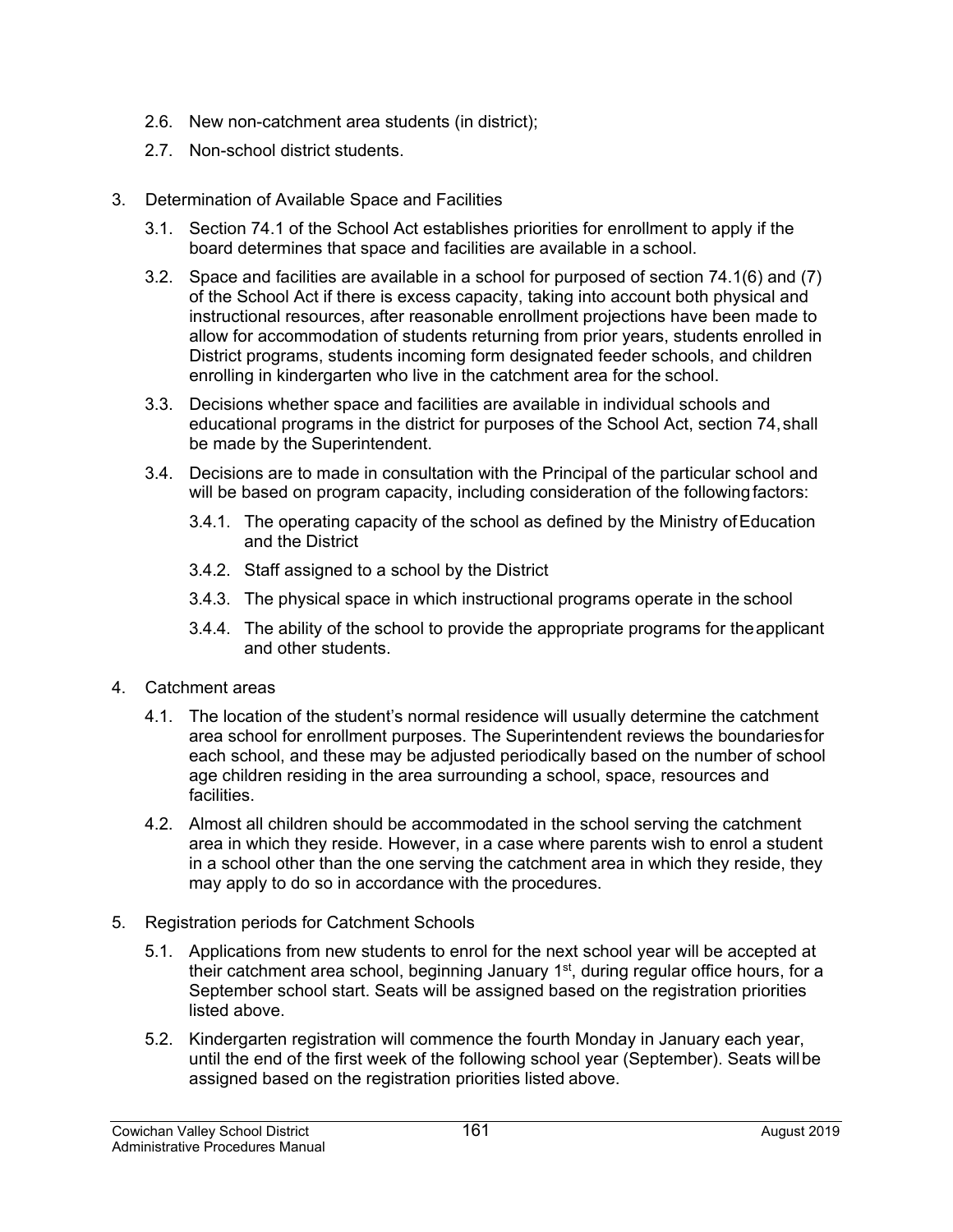- 5.3. In catchment area applications received after the end of September, will be reviewed as they are received. If space and resources are available, the student will be admitted to the catchment area school.
- 5.4. Should the student's application for registration occur after the deadline date of September  $30<sup>th</sup>$ , and the principal is unable to accommodate the student due to lack of space, facilities, available resources, or appropriate educational program, the principal will support the family in finding an alternate placement at a nearby school for the remainder of the school year. The student will be put on a wait list for space that comes available during the school year and will attend their catchment school in the following school year.
	- 5.4.1 The available school option(s) will typically be the closest school(s) with appropriate space, and/or the school where bussing can be provided.
	- 5.4.2 The catchment school will share the registration information with the accepting school and advise/support parents to make contact with the school.
- 6. Out-of-Catchment (but in District) and Out-of-District children:
	- 6.1. Any student whose principle place of residence is not within the local school boundaries is considered an out-of-catchment student. Out-of-catchment students may only be enrolled if there is sufficient capacity after reserving places for students who move into the catchment during the year, and after considering class composition, available resources, and the school's projected future enrolment.
	- 6.2. Subject to section 74.1, a person may enrol in an educational program provided by a board of a school district and attend any school in British Columbia if (a) the person is of school age,
		- (b) the person is resident in British Columbia, and

(c) the board providing the educational program determines that space and facilities are available for the person at the school in which the educational program is made available.

- 6.3. Applications will be accepted January  $1<sup>st</sup>$  for September school start to the end of the day of instruction on the second day of the school in the first week in September.
- 6.4. New Out-of-catchment applications will be placed on a waiting list and reviewed in the last week of June, and within the first two weeks of school (September).
- 6.5. All Out-of-catchment students who have been accepted into a school may be required to reapply for placement on an annual basis.
	- 6.5.1. Being accepted does not guarantee a space for the following years. You may be asked to return to your catchment area school if in catchment enrolment exceeds available space.
- 6.6. Students who move out of a school catchment area during a school year will have the option of remaining at their current school until the end of the school year. These students will be transferred to their new catchment area school for the following September.
- 6.7. Where there is significant enrolment pressure in a catchment, the Superintendent may entirely close a catchment to non-catchment applications.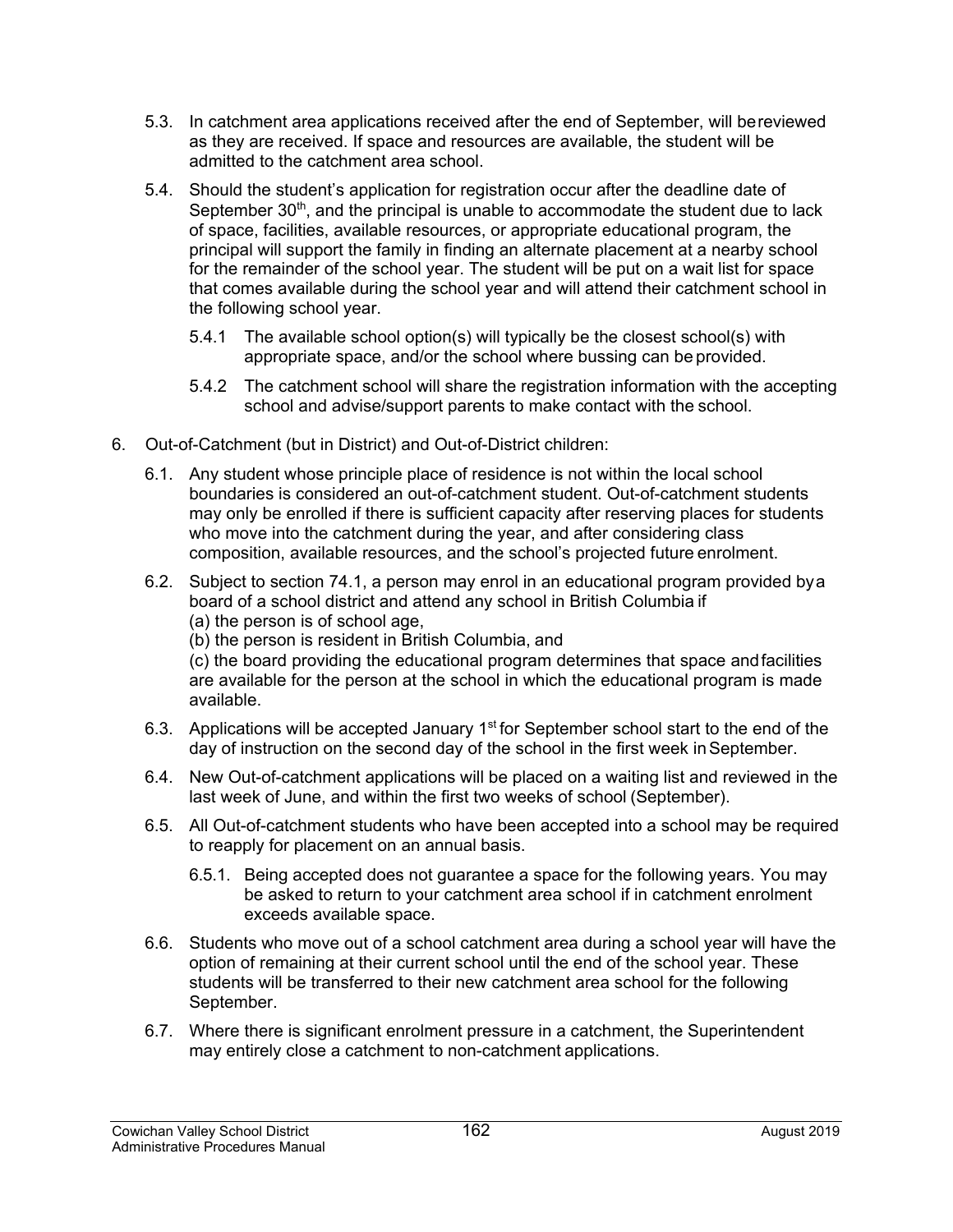- 6.8. Out-of-catchment students who transfer from an in-catchment school to an out-ofcatchment school, part way through the school year, are not grandfathered and will have to go through the above process. They will be placed on the waitlist at the time of their application for the following school year.
- 6.9. Admission decisions at the desired school may not be made before 3:00 pm on the second Friday in June.
- 7. Suspended or Expelled and Non-District Students
	- 7.1. Enrollment applications may be refused if the student:
		- 7.1.1. Is under suspension from a British Columbia public school or District, or
		- 7.1.2. Has been refused an educational program by a British Columbia public school board under Section 85(3) of the School Act for refusing to comply with the code of conduct and other rules and policies of the Board, or has failed to apply himself or herself to his or her studies.
	- 7.2. Such applications, or any other applications from students limited by other schools or governing bodies outside of British Columbia public school system to attend school will be referred to the Superintendent for a decision on admission.
- 8. Registration for District Programs

District program has the entire district as its catchment. The following criteria and timelines will apply for these programs

- 8.1 French Immersion and Mill Bay Nature School
	- 8.1.1 Registration will commence the third Monday in January, one week prior to non-French immersion Kindergarten registration, until the Friday of that week.
	- 8.1.2 Students with an older sibling in the program will be given priority placement over new applicants.
	- 8.1.3 If applications exceed available space, seats will be assigned via a random selection process (lottery).
- 9 Withdrawal from District Programs
	- 9.1 If a student, who is enrolled in a District Program withdraws during the school year, they are expected to return to their catchment school.

Reference: Sections 74 and 85(3), School Act

Adopted: September 1, 2018 Amended: